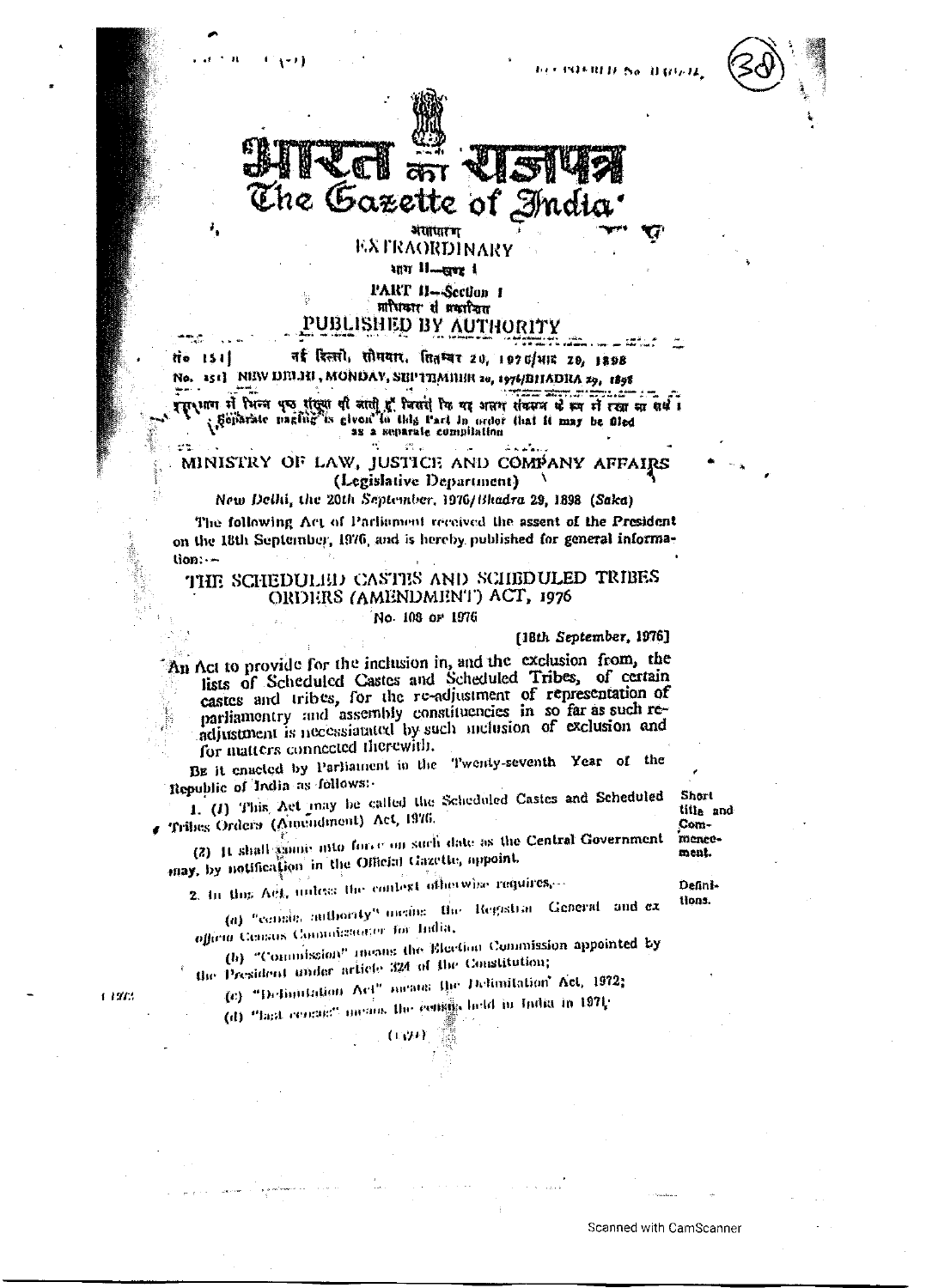| -23<br>Jhr∵e                                              | унік (әукетік он раңых қістысырымдыу                | 11'an il |
|-----------------------------------------------------------|-----------------------------------------------------|----------|
| 74<br>Holya                                               | 43. Loullin                                         |          |
| 2.<br>Jafapu                                              | 44 Madia                                            |          |
| 邪<br>$\text{Jump} \geq  V_{\text{eff}} $                  | 45. Mahali                                          |          |
| 27. Kandha Gauda.                                         | 46. Mankitli                                        |          |
| 28. Kawar                                                 | <sup>147</sup> . Mankirdia                          |          |
| 29. Kharia, Kharlan                                       | 48. Matya                                           |          |
| 30. Kharwar                                               | 49. Mirdins                                         |          |
| 31 Khond, Kond, Kandha, Nan-<br>guli Kandha, Sitha Kandha | 50. Munda,<br>Munda<br>Munda Mahalis<br>51. Mundari | Lohara,  |
| 32 Kisan<br>,33. Kol                                      | 52. Omanatya                                        |          |
|                                                           | 53. Orann                                           |          |
| 34. Kolah Loharas, Kol Lohntas<br>.T5<br>Kolha            | 54. Parenga                                         |          |
| 36                                                        | 55. Paroja                                          |          |
| Koli, Malhar<br>-37<br>Kondadora .                        | 56. Pentia i                                        |          |
| 38. Kora -                                                | 57. Rajuar                                          |          |
| 39. Korua                                                 | $58.$ Santal                                        |          |
| 40. Kolia                                                 | 59. Saora, Savar, Saura, Sahara                     |          |
| 41. Koya                                                  | 60. Shabar, Lodha.                                  |          |
| 42 Kulis                                                  | 61. Sounti                                          |          |
|                                                           | $62$ . Tharua.                                      |          |

ART XIII. Rajasthan

- 1. Bhil, Bhil Garasia, Dholi Bhil, Dungri Bhil, Dungri Garasia, Tadvi Blill, Bhagalia, Bhilala, Pawra, Vasava, Vasave
- 2. Bhil Mina
- 3. Damor, Damoria
- 4. Dhanka, Tadvi, Tetaria, Valvi 5. Govasia (excluding Rajput Garasia)
- 6. Kathodi, Katkari, Dhor Kathodi, Dhur Katkari, Son Ka-<br>thodi, Son Katkari
- 8. Koli Dhor, Tokre Kolcha, Kolgha
	- 9. Minn
	- 10. Naikda, Nayaka, Cholivala Nayaka, Kapadia Nayaka, Mota Nayaka, Nana Nayaka

Koli,

\, ) )

11. Patelia

10. Kachu Velan

11. Konda Kapus

12 Kondareddis

12. Seharia, Sehria, Sahariya.

7 Kokna, Kokni, Kukna

#### TART XIV. Taniil Nadu

4. Adiyan

Harsa

- 2 Aranadan.
- 3. Ernvallan
- 4. Irular
- h Kadar
- 6. Kammara (excluding Kanyatidi Talak of Timmsbell dist  $ter(t)$
- 7 Kanakiusa, Kanikkau (Kin<br>Kanyakumari distridi (And Sheukothin faluk af Tirunel veh district)
- B. Kandyan, Kanyon
- 9 Kattunayakan
- 13. Koraga 11. Kota (excluding Kanyakumari<br>district and Shenkottah taluk
- of Tirunelveli district)
- 15. Kudiya, Melakudi
- 16 Kurichchan
- 17 Kurumbas (in the Nilgiris district)
- (8 Rurumana
- 19 Maha Malasar
- 20. Mului Arayan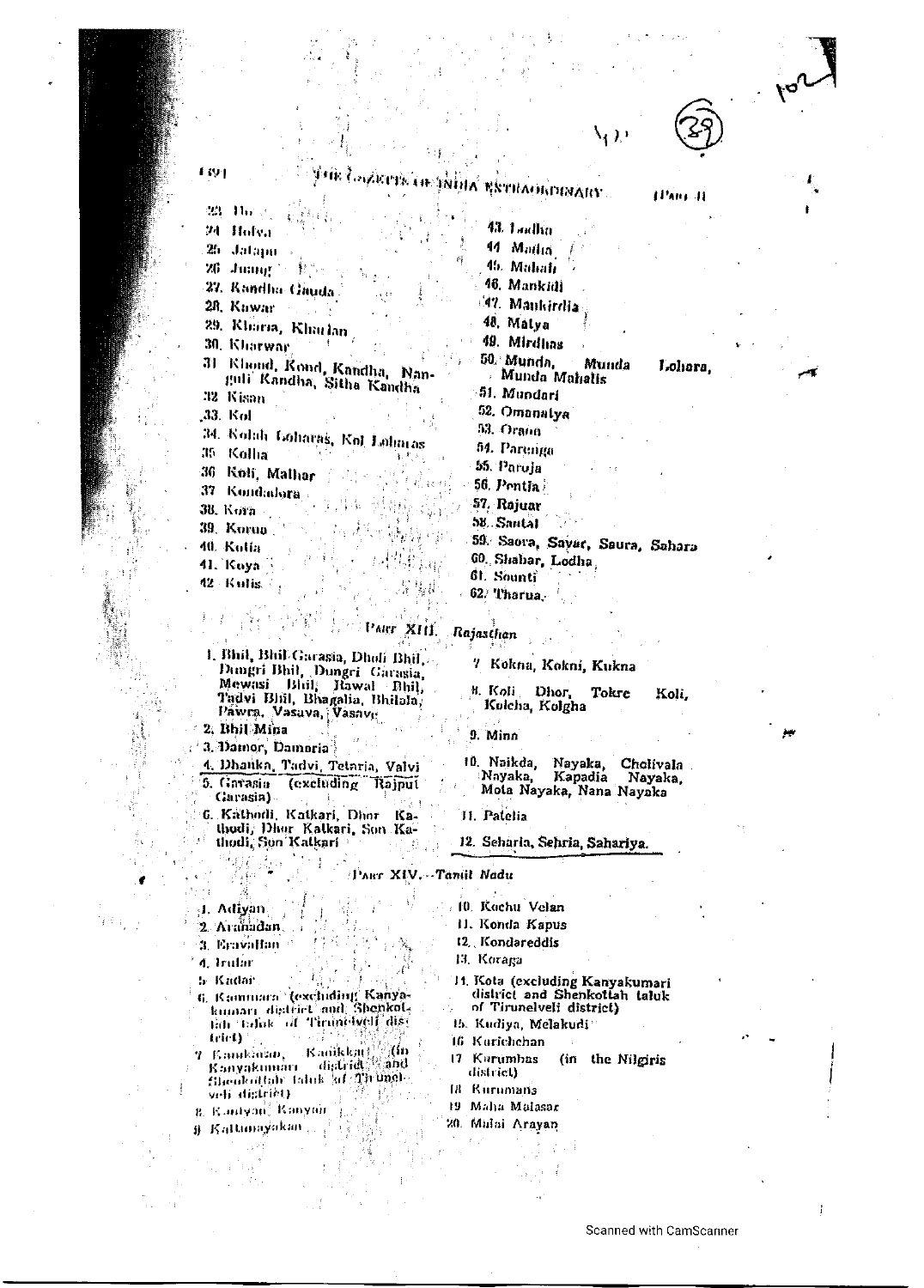अनुसूचित जातियां और अनुसूचित जनजातियां आदेश (संशोधन) अधिनियम, 1976

(1976 का अधिनियम संख्याक 108)

[1 भवतूबर, 1979 को यथाविद्यमान]

[18 सितम्बर, 1976]

ंभनुसूचित जातियों भीरं भनुसूचित जनजातियों की सूचियों में 'फतिपय सातियों भौर जनजातियों को सम्मिलित करने धोर उनसे उन्हें भपवजित करने के लिए, जहां तरु कि ऐसे सम्मिलित या ग्रथवर्जित किए जाने के कारण संसदोय और सभा निर्वाचन-क्षेत्रों के प्रतिनिषित्व को पुनः समायोजन करना सावश्यक हो जाता है वहां तक ऐसे पुनः समायोजन षे सिए भीर उनसे संबंधित विषयों

# के लिए उपवंष

### करने के लिए प्रधिनियम

भारत गणराज्य के सत्ताईसदें वर्ष में संसद् द्वारा निम्नलिखित रूप में यह भविनियमित हो :-

1. (1) इस अधिनियम का संक्षिप्त नाम अनुसूचित जातियां धौरभनुसूचित अनलातियां आदेश (संशोधन) अधिनियम, 1976 है।

संसप्त नाम मौर प्रारम ।

 $39-$ 

633

(2) यह उस तारीख को प्रवृत होगा जो केन्द्रीय सरकार, राजपत में गयि-सुचना बारा, नियत करें।

.<br>2- इस मधिनियम में, जब तक कि संदर्भ से भन्यथा अपेक्षित न हो,—

परिमागएं ।

(क) "जनगणना प्राधिकारी" थे भारत का महारजिस्ट्रार धौर पदेन जन-गणना भ्रायुक्त अभिभेत है;

(ख) "मायोग" से संविधान के मनुच्छेद 324 के मधीन राष्ट्रपति द्वारा नियनत निर्वाचन आयोग अभिमेत है;

(ग) "परिसीमन शक्षिनियम" से परिसीमन भविनियम, 1972 ममिन्नेत 2 का 76

용) :

(धर्नु ''श्रन्तिम जनगणना' से भारत में 1971 में फी गई जनगणना अभिप्रेत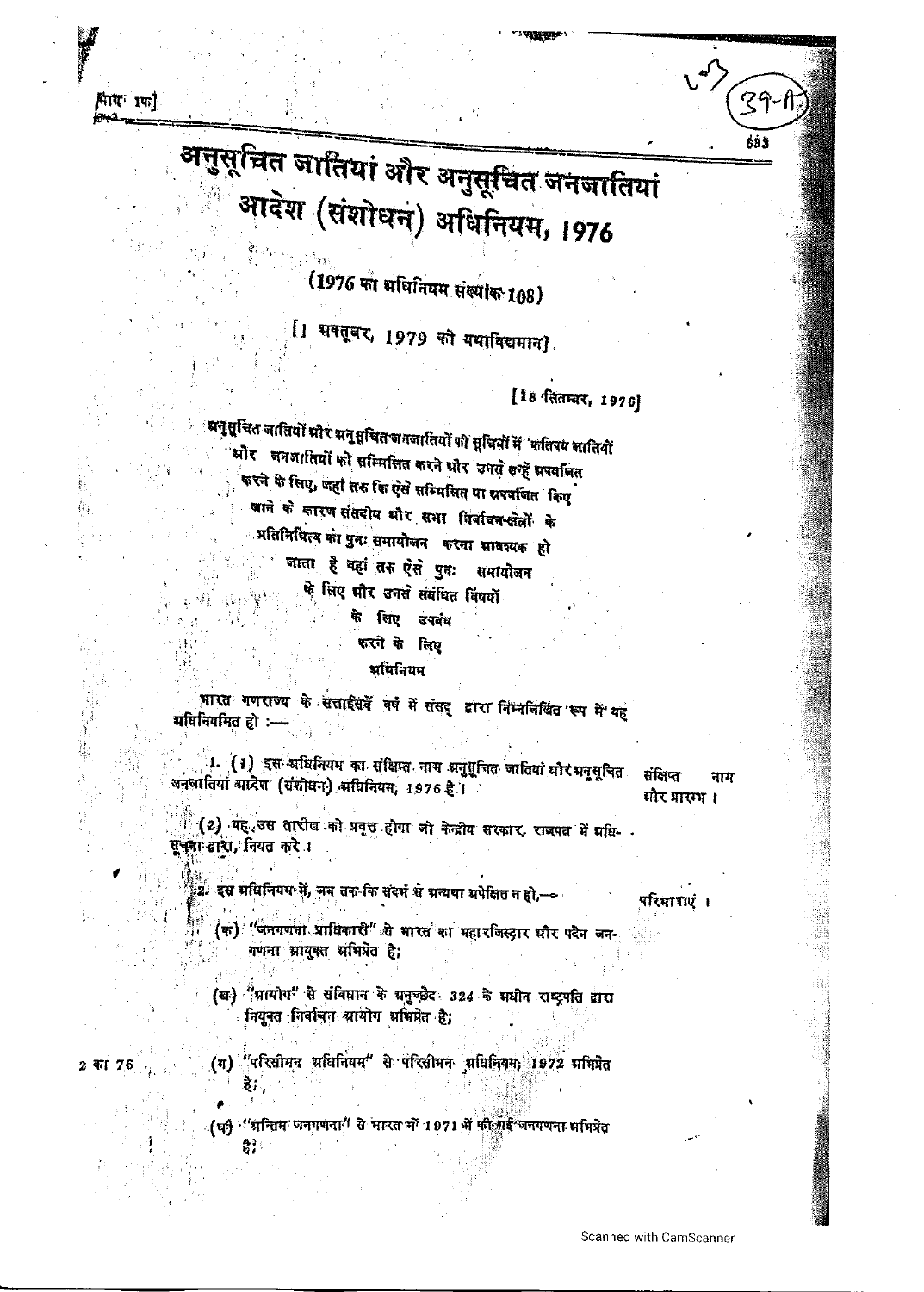| 15. राल                                | <ረዓ-<br>भारत का राजपत मसाधारण      |
|----------------------------------------|------------------------------------|
| 16. देसुमा भूमिज                       | 39. कोरपा                          |
| 17. घारमा                              | 40. कुटीमा                         |
| 18. दिल्यी                             | 41. मोया                           |
| 19. गादना                              | 42. कुली                           |
| 20. यांटिया                            | 43. लोघा                           |
| 21. मारा                               | 44. ग़ादिशा                        |
| 22. गोंड, गोंडो                        | 45. माहासि.                        |
| 23.7                                   | 46. मांकिडी                        |
| 24. होलवा                              | 17. मांकिरीटशा                     |
| 25. जातपुर्व                           | 48. माटिसा                         |
| 26. जुलांग.                            | 49. मिर्घा                         |
| .27. मांघ गोट                          | 50. गुंडा, मुंडालोहरा, मुंडा-महाली |
| ं28 काबार                              | 51. पुंडारी                        |
| 29. खडीया, खडीयां                      | 52 मौमनात्या                       |
| 30. ख रवार                             | 53. पोरांक                         |
| 31. खोंड, कोंड, कन्ध, नांगुली , कन्धा, | 54. पेरेंगा                        |
| ्थीया कन्धा                            | 55. परोजा                          |
| 32. किसान                              | 56. पेंटिया                        |
| 33. कोल                                | 57. राजुम्नार                      |
| 34. कोल्हा लोहार, कोस-लोहार            | 58. संताल                          |
| 35. कोल्हा                             | 59. सवीरा, सवर, सौंरा, सहरा        |
| 36. कोली, मल्हार                       | 60 गवर, लोधा                       |
| 37. कोन्डादोरा                         | 61. सावन्ती                        |
| 38. कोरा ँ                             | 62. यारुभा                         |
|                                        |                                    |
|                                        | ्भागः 13-राजस्थानः                 |
|                                        |                                    |

l.<br>Fr

 $\begin{bmatrix} 1 \\ \frac{1}{2} \\ 1 \end{bmatrix}$ 

A ALL 1997 MARINE WAS LEADERED

|                        | 1. भील, भील गरासिया, घोली   |                       | 6. कायोडी, कातकरी,               |                       | ंदोर |
|------------------------|-----------------------------|-----------------------|----------------------------------|-----------------------|------|
|                        | भीत, राज्य स्वरो के अन्ति । |                       |                                  | कायोडी डोर कातकरी सोन |      |
|                        | डूंगरी अधारातियां, मेवासी   |                       |                                  | काथौडी, सोन कातकरी    |      |
|                        | मील, रावल मील, तडवी         |                       | 7. कोकना, कोकनी, कुकणा           |                       |      |
|                        | चील, भगालिया, भलाला पावरा   |                       | 8. कोली, ढोर,टोकरे कोली फोलचा,   |                       |      |
|                        | ं वसवा, वसाये :             |                       | ं अनेलवाः                        |                       |      |
| 2. भील मीना            |                             |                       | ं9. मीना                         |                       |      |
| 3. डामोर, डामरिया      |                             |                       | 10. नायकड़ा, नायक, चोलियाला      |                       |      |
|                        | 4. वाणका, तदबी, तेतारिया,   |                       | . नायक, कपाडिया नायक,            |                       |      |
| ावसेवी <sup>अञ</sup>   |                             |                       | ंमोटा नायक, नाना नायक            |                       |      |
| <sub>5</sub> . गरासिया | (राजपूत)                    | ्गरासिया । 11 पटेलिया |                                  |                       |      |
| से मित्र)              | 强性原型                        |                       | 112. सेहारिया, सेहरिया, सहारिया_ |                       |      |
|                        |                             |                       |                                  |                       |      |
|                        |                             | ाभाग ा ∢—तमिलनाड      |                                  |                       |      |
|                        |                             |                       |                                  |                       |      |

|            | 6. कम्मारा (कन्याकुमारी जिला       |  |
|------------|------------------------------------|--|
| प्राडयन    | मौर तिल्नेतबेलि जिते के शेल्कोट्रा |  |
| ्2. मरनाडन | तालुक को छोड़कर)                   |  |
| 3. एरवल्लन | 7. कनिकरण, कनिकर (कन्याकुमारो      |  |
| इस्लर      | जिले में मौर तिरुनेलवेलि जिले      |  |

 $\ddot{\phantom{0}}$ 

Ì

 $\vdots$ 

i.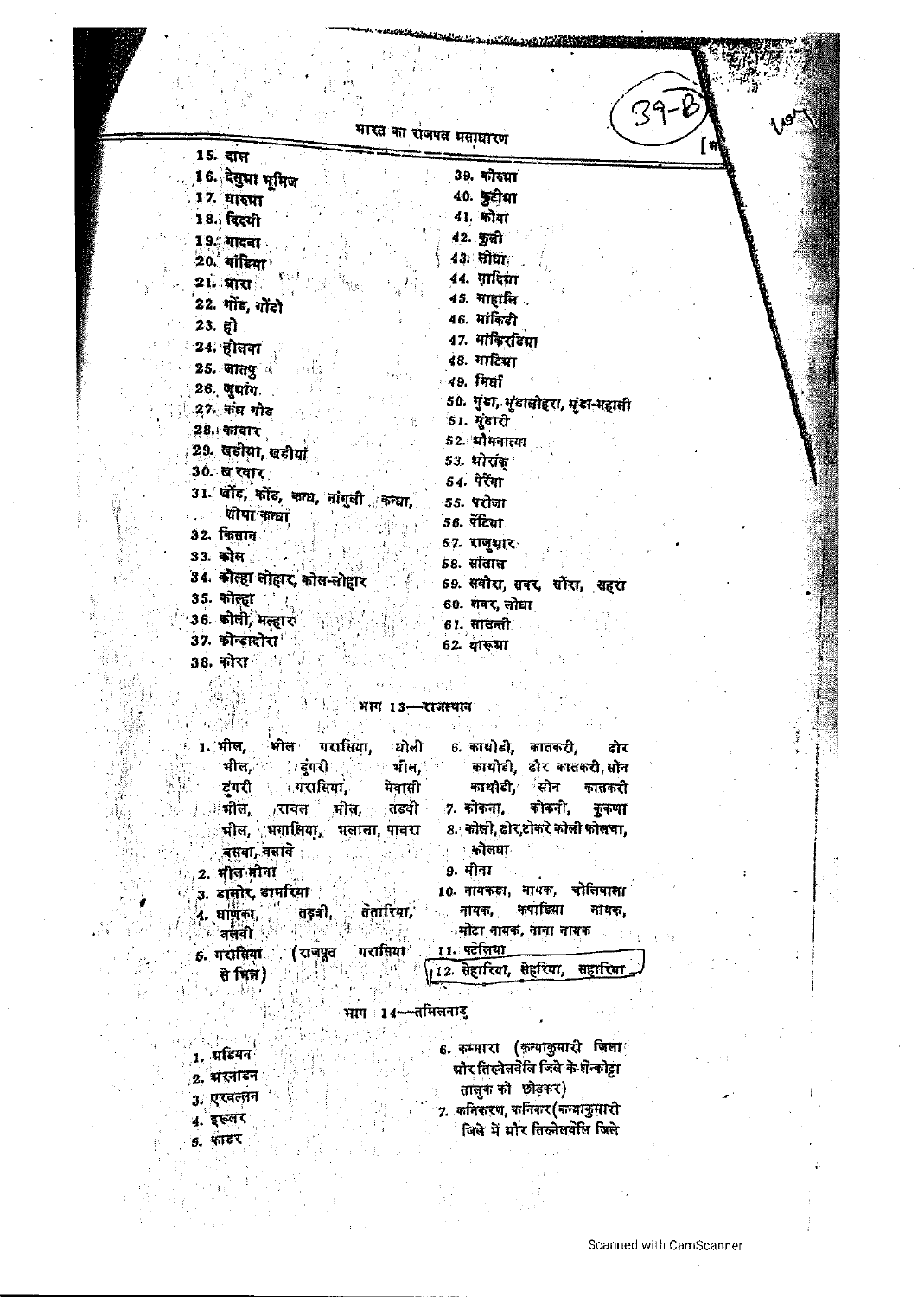

23073 BS4 230704896

bear

mbev

रत रारकार **GOVERNMENT OF INDIA** जनजातीय कार्य मंत्रालय

MINISTRY OF TRIBAL AFFAIRS शारत्री भवन, नई दिल्ली-110001 SHASTRI BHAWAN, NEW DELHI-110001 E-mail: akdubey@nic.in Website : www.tribal.gov.in Dated: 10<sup>th</sup> September, 2012.

O. No. 20025/2/2011-C&LM-II

As you are aware the Particularly Vulnerable Tribal Groups( PTGs) (earlier called as Primitive Tribal Groups (PTGs) have been identified by the Government of India in the end of the 5<sup>th</sup> Five Year Plan for formulation of Tribal Sub-Plan (TSP) strategy in the States/UTs, to help the extremely backward tribal groups within the Scheduled Tribes. The criteria adopted for identification of a community as Particularly Vulnerable Tribal Group (PTGs) (earlier called as Primitive Tribal Group) were as under:-

Pre-agricultural level of technology,

very low level of literacy and ii.

declining trend of population. iii.

The Scheduled Tribes are notified under Article 342 of the Constitution of India. The list of Scheduled Tribes so notified is State/UT specific. Though some of the communities identified as PTGs have been included in the list of Scheduled Tribes as notified in the Gazette, still some of them have not been notified as Scheduled Tribes. These PTG communities, which are not identified as Scheduled Tribes need to be included in the list of Scheduled Tribes of the concerned States/UTs.

The criteria for determining tribal characteristics of a community are:  $2.$ 

 $(a)$ Indications of primitive traits;

Distinctive culture:  $(b)$ 

 $(c)$ Geographical isolation; •

Shyness of contact with the community at large; and  $(d)$ 

Backwardness.  $(e)$  $\mathcal{D}_{\text{H}}$ ψt,

 $\mathfrak{f}$  .

It is pointed but that the Hon'ble Apex Court in its decision dated 28-11-2000 in Civil Appeal No. 2294 of 1986 - State of Maharashtra V/s Milind had held that (refer sitem (2) of Para 29 of the judgment) "the Scheduled Tribes Orders must be read as it is, it is not even permissible to say that a tribe, Sub- tribe, part of or group of any tribe or tribal community is synonymous to the one mentioned in the STs order if they are not so specifically mentioned in it".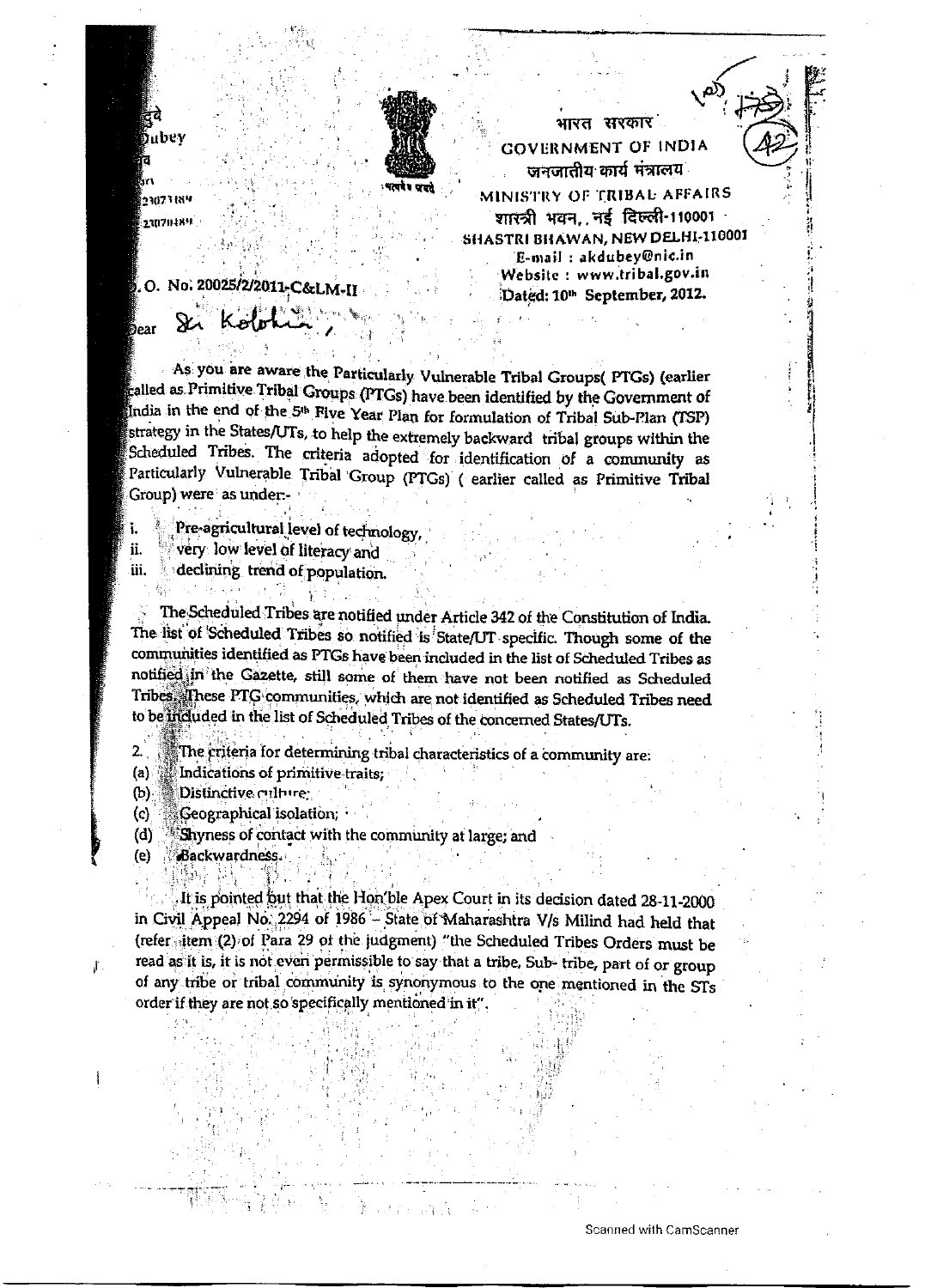

A statement indicating the name of communities identified as Particularly Vulnerable Tribal Group (PTGs) and notified in the list of Scheduled Tribes in  $\epsilon$  state/UT is enclosed. It is pointed out that the spelling of the names of PTG community (under lined) is not, as per the spelling of the names of the community notified in list of the STs.

The Government on 15-6-1999 further revised on 25-6-2002 has laid down the modalities for determining the claims for inclusion in, exclusion from and other modifications in Orders specifying Scheduled Castes and Scheduled Tribes lists. According to these modalities, only those proposals, which have been recommended and justified by the concerned State Government, the Registrar General of India (RGI) and the National Commission for Scheduled Tribes are to be considered for amendment of legislation.

It is therefore requested that the following proposal/details may be sent to this Ministry for further processing the proposal for inclusion of community identified as PTGs in list of the STs in the State/ UT.

(j) Proposal along with justification for inclusion of PTG community in the illst of Scheduled Tribes notified under Article 342 of the Constitution in illist of the STs in the State.

(iii) A copy of the order under which the PTGs were identified by the Government India in the State  $\delta$  of  $\delta$  . The  $\delta$ 

(iii) Spelling of the names of community identified as PTG in the State may also be confirmed by tallying from the spelling of the names of Scheduled Tribes communities listed in the list of STs in State

his U. Kagnati,

Yours sincerely,

Shri Manohar Kant Kalohia, Principal Secretary 그 말을 들 Tribal Area Development Department. Government of Rajasthan, 2213, Main Building Secretarial, Jaipur + 302 005

 $\mathcal{V}[\cdot]$ 

Scanned with CamScanner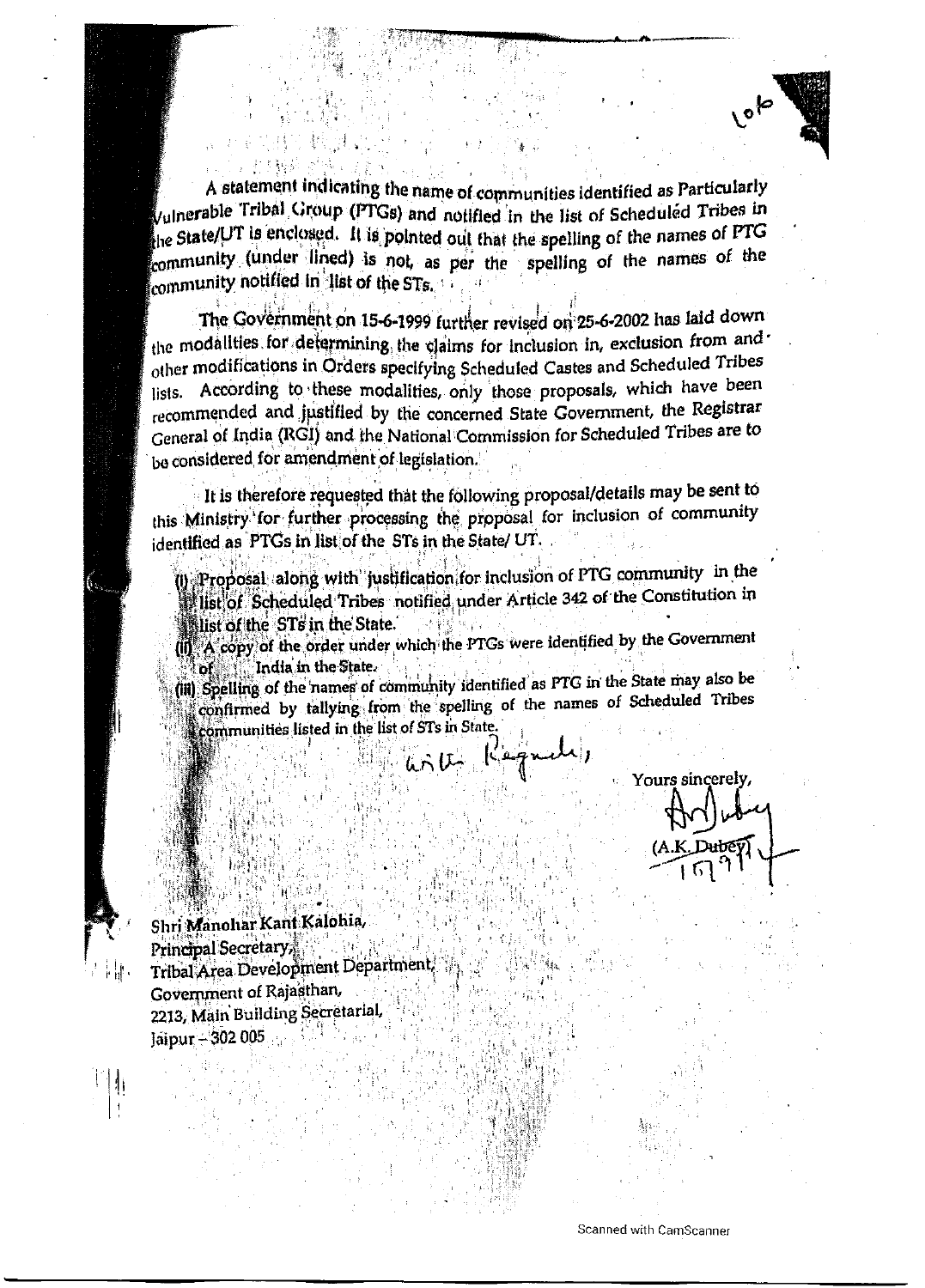## NAME OF THE  $_{\Gamma \text{GS}}$ ) (EARLIER UTWISE.

花方

| $_{\text{gme of}}$ the State /UT       |                                 |                        |
|----------------------------------------|---------------------------------|------------------------|
|                                        | Name of PTGs                    |                        |
|                                        |                                 | Remarks (name of PTG   |
|                                        |                                 | community appeared in  |
|                                        |                                 | the list of STs of the |
| <b>Andhra Pradesh</b>                  |                                 | States/UTs)            |
|                                        | I. Bodo Gadaba                  | <b>SI.No. 5 #</b>      |
|                                        | 2. Bondo Poroja                 | شمومه                  |
|                                        | 3. Chenchu                      | SI.No. 4               |
|                                        | 4. Dongrin Khond                | SI. No. 16             |
|                                        | 5. Gutob Gadaba                 | Sl. No. 5#             |
|                                        | 6. Khond Poroja                 |                        |
|                                        | 7. Kolam                        | <b>SI. No. 12</b>      |
|                                        | 8. Kondareddis                  | SI. No. 15             |
|                                        | 9. Konda Savaras                | ù.                     |
|                                        | 10. Kutia Khond                 | Sl. No. 16             |
|                                        | 11. Parengi Poroja              | <b>SI. No. 25</b>      |
|                                        | 12. Thoti                       | Sl. No. 30             |
| 2. Bihår (including Jharkhand)         |                                 |                        |
|                                        | 13. Asurs                       | SI. No. 1              |
|                                        | 14. Birhor                      | <b>SI. No. 8</b>       |
|                                        | 15. Birjia                      | <b>SI. No. 9</b>       |
|                                        | 16. Hill Kharia                 | SL. No. 16 #           |
|                                        | 17. Korwas                      | SI. No. 21             |
|                                        | <b>E8. Mal Paharia</b>          | <b>Sl. No. 24</b>      |
|                                        | 19. Parhaiyas                   | SI, No. 27             |
|                                        | 20. Sauria Paharia<br>21. Savar | <b>SI, No. 29</b>      |
|                                        |                                 | SI. No. 30             |
| 3. Gujarat                             | 22. Kathodi                     | Sl. No. 13             |
|                                        | 23. Kotwalia                    | SI. No. 29             |
|                                        | 24. Padhar                      | SI, No. 19             |
|                                        | 25. Siddi                       | Sl. No. 26             |
|                                        | 26. Kolgha                      | SI. No. 16             |
|                                        |                                 |                        |
| 4. Karnataka                           | 27. Jenu Kuruba                 | SI. No. 15             |
| SPRAVE.                                | 28. Koraga                      | SI No. 24              |
|                                        |                                 |                        |
| 5. Kerala                              | 29. Cholanaikayan               | SI. No. 39#            |
|                                        | (a section of<br>Kattumickans)  |                        |
|                                        | 30. Kadar                       | SI. No. 6              |
|                                        | 31. Kattunayakan                | SI, No. 9              |
|                                        | 32. Kurumbas                    | SI. No. 18             |
|                                        | 33. Koraga*                     | $SL$ No. 13            |
| (including)<br>6,<br>Madhya<br>Pradesh | 34. Abujh Marias                |                        |
| Chhattisgarh )                         | 35. Baigas                      | SI. No. 3              |
|                                        | 36. Bharias                     | <b>SI. No. 5</b>       |
|                                        | 37. Hill Korbas                 | ---                    |
|                                        | 38. Kamars                      | SI, No. 18             |
|                                        | 39. Saharias                    | SI. No. 42             |
| T                                      | 40. Birhor <sup>*</sup>         | SI. No. 12.            |
|                                        |                                 |                        |

CONTA.

Scanned with CamScanner